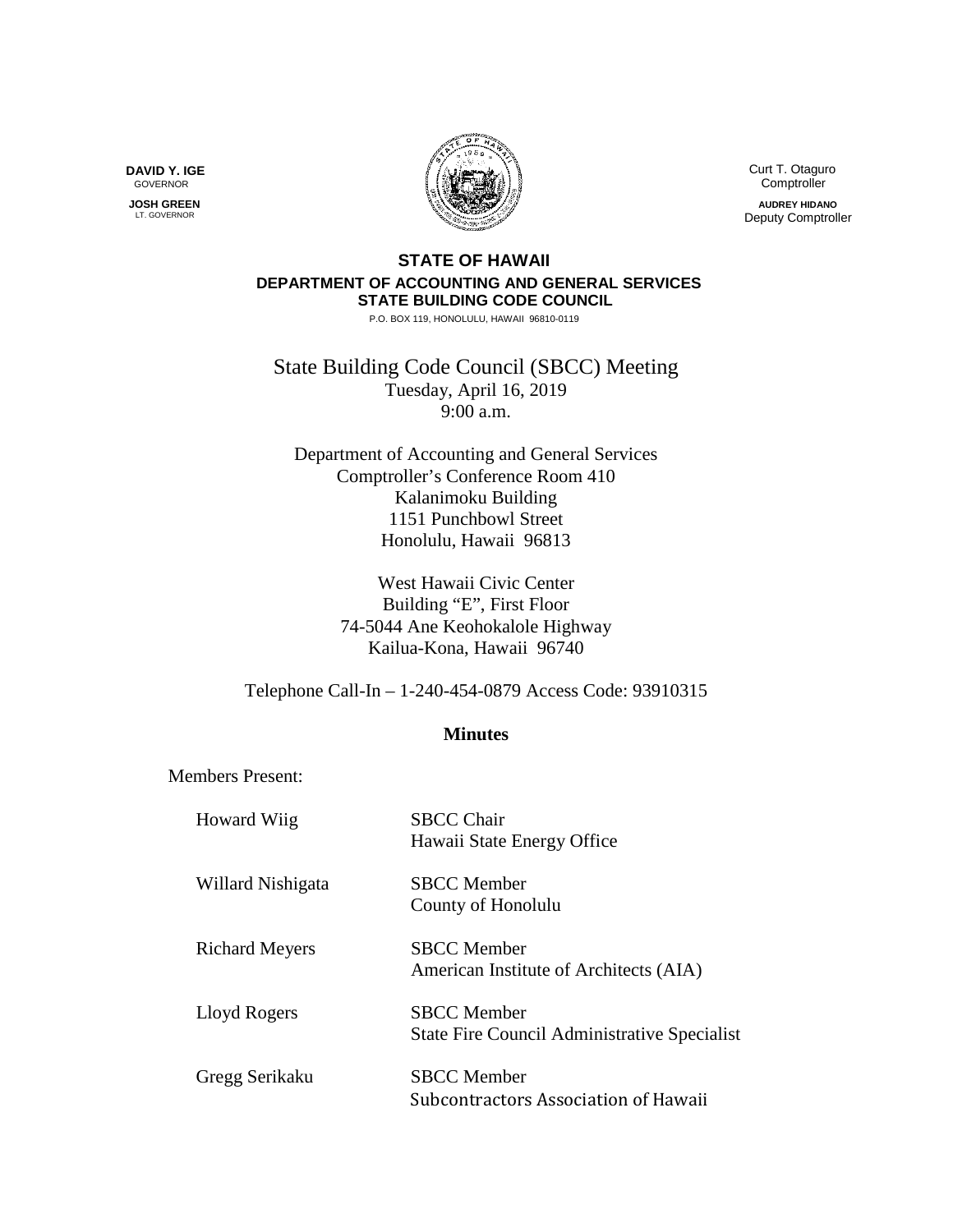| Lyle Carden                 | <b>SBCC</b> Member<br><b>Structural Engineers Association of Hawaii</b><br>(SEAOH)             |
|-----------------------------|------------------------------------------------------------------------------------------------|
| Neal Tanaka                 | <b>SBCC</b> Member<br>Hawaii County Department of Public Works                                 |
| Dennis Mendoza              | <b>SBCC</b> Member<br>Department of Labor and Industrial Relations<br>Elevator Division (DLIR) |
| <b>Members Not Present:</b> |                                                                                                |
| Douglas Haigh               | <b>SBCC</b> Member<br>County of Kauai                                                          |
| Glen Ueno                   | <b>SBCC</b> Member<br>County of Maui                                                           |
| <b>Tyler Dillon</b>         | <b>SBCC Vice Chair</b><br>General Contractors Association (GCA) of Hawaii                      |
| <b>Other Attendees</b>      |                                                                                                |
| Kraig Stevenson             | International Code Council (ICC)                                                               |
| <b>Frank Rogers</b>         | <b>Cool Roof Store</b>                                                                         |
| Julius Dacanay              | <b>Compliance Officer</b><br><b>Boiler and Elevator Division</b><br><b>DLIR</b>                |
| Stella Kam                  | <b>Deputy Attorney General</b>                                                                 |
| Ryan Kobayashi              | Laborers Local 368                                                                             |
| John Friedel                | Department of Planning and Permitting<br>City and County of Honolulu                           |
| Sehun Nakama                | Hawaii Energy                                                                                  |
| Kika Bukoski                | Plumbers and Fitters Local 675                                                                 |

.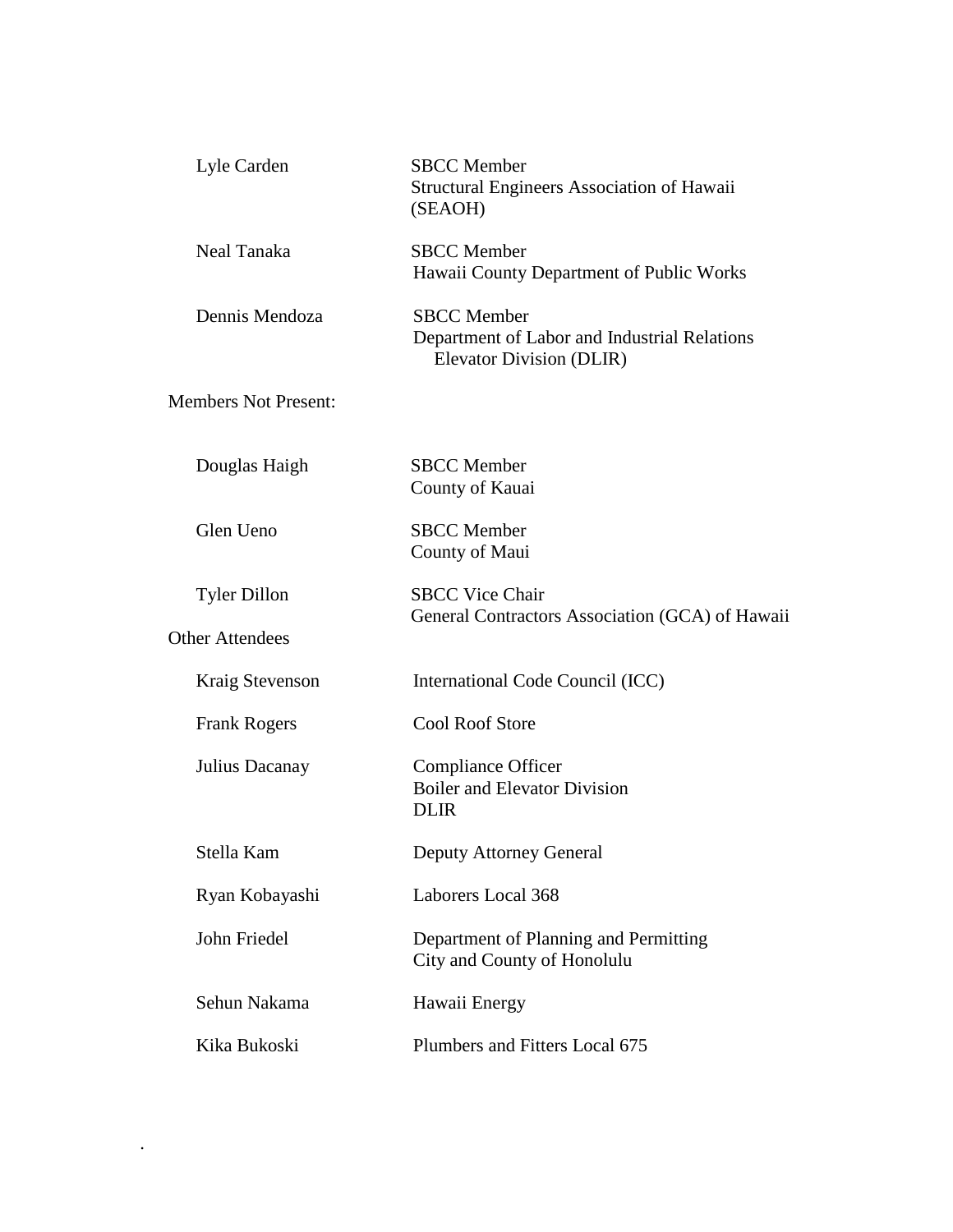## 1. Call to Order

The meeting was called to order at 9:04 a.m.

2. Introductions and Public Comments

Kraig Stevenson inquired on the status of the proclamation for Building Safety Month for May 2019. Member Rogers will follow up. Mr. Stevenson also requested to be on next month's agenda to present significant changes from the 2015 to 2018 editions of the International Existing Building Code.

Hawaii County is getting a lot of resistance to adopting the International Energy Conservation Code 2015 edition and the National Electrical Code 2017 edition. They approached the Mayor to get it on the County Council's agenda.

Chair stated that a bill for national disaster recovery funds in the amount of one billion dollars passed the House and Senate, which amounts to approximately \$45-50 million for Hawaii. Adopting codes to promote building resilience, photovoltaic, energy efficiency systems, migrating from internal combustion engine to electric vehicle transportation systems, and infrastructure for electric vehicle charging stations are key elements. Current transportation methods are the largest users of petroleum-based fuels.

Frank Rogers presented information on tiny houses that can measure ten feet by 12 feet, include two windows, one door, that are easily constructed, with a basic kit cost on \$12,850. The cost for Oahu is \$8,000. They are currently only legal for storage, have brackets for cement block anchoring, with walls secured using three quarter-inch through bolts. They can be used as emergency shelters, can be insulated, and have fire and wind ratings. They are awaiting building department approvals. Mr. Stevenson stated that the ICC is developing what are being called off-site structures and have solicited listings through evaluation services. They plan to meet the U.S. Department of Housing and Urban Development guidelines and have a minimum size.

Greg Gaug from the Ulupono Initiative described the organization's efforts to improve Hawaii sustainability through energy-ready policies because the transportation sector is the highest consumer of fossil fuels and the highest producer of carbon emissions.

3. Review and approval of minutes of the March 19, 2019 meeting.

**Motion:** Member Carden motioned to approve the March 19, 2019, meeting minutes. The motion was seconded by Member Rogers and unanimously approved.

4. Discussion of Administrative Coordination

.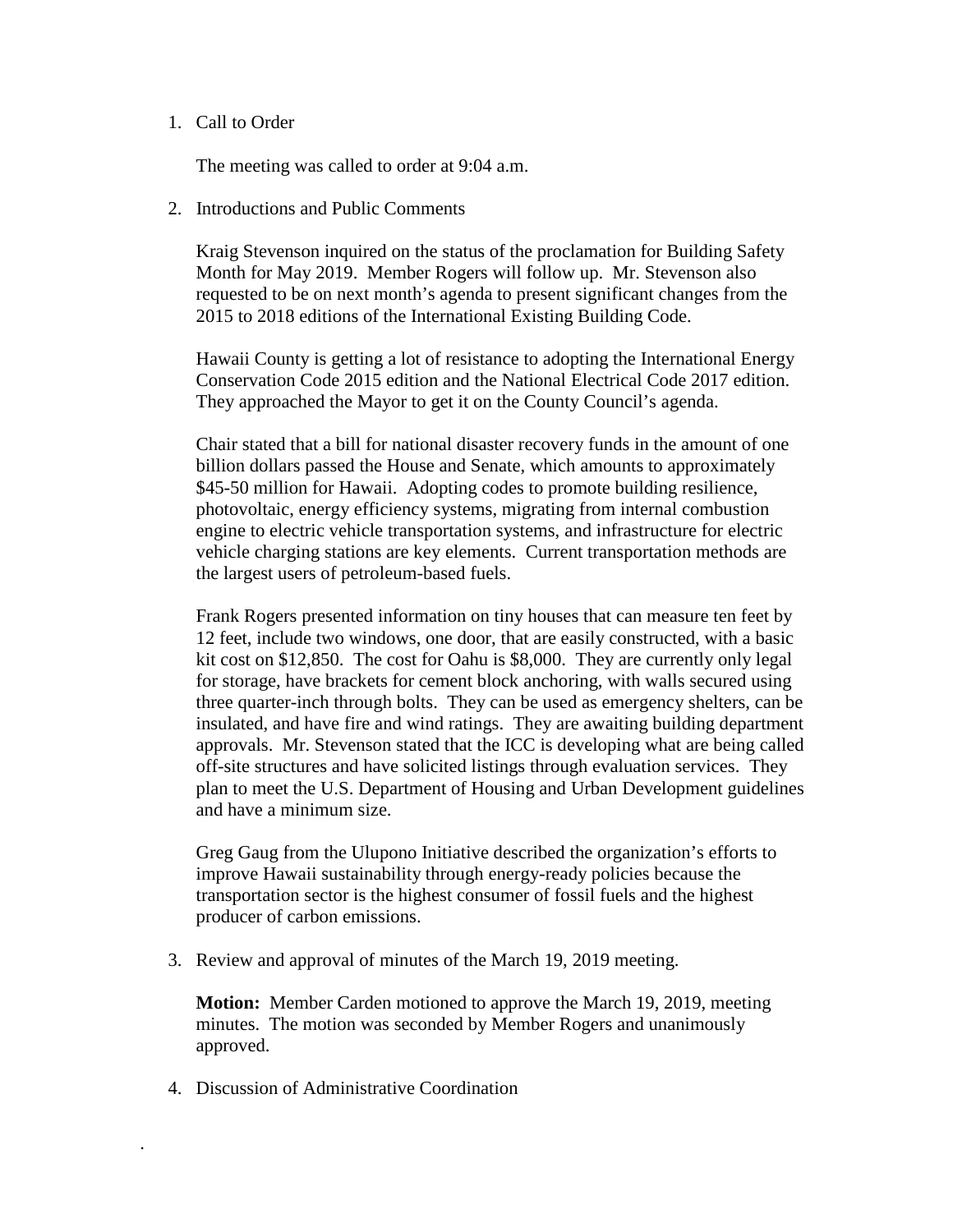Chair stated the State training requirements to solicit contract bids for the reimbursable Federal Emergency Management is proceeding and is working with the DAGS administrative staff.

5. Discussion of Adoption of the International Plumbing Code (IPC) as an Alternate Code

Member Rogers recommended that specific IPC provisions and their justification be presented for SBCC consideration as amendments to the Uniform Plumbing Code (UPC). The statute clearly states that the State Plumbing Code shall be based on the UPC. Ryan Kobayashi stated that keeping the cost of construction down is a major factor in having a favorable market. Member Tanaka stated the no subcommittee meeting to review using the IPC as an alternative state plumbing code to the UPC has been scheduled.

6. Discussion of 2019 Proposed Legislation

There were no updates.

.

- 7. Updates from the investigative committees:
	- a. Investigative committee for the structural provisions for the IBC and the IRC

Member Carden was officially appointed as an SBCC member effective December 20, 2018. He stated that the committee has completed its amendments to the IBC 2018 edition and has begun its review of the IRC 2018 edition, primarily reviewing the wind provisions. They will also review the International Existing Building Code.

b. Investigative committee for the non-structural provisions of the IBC and the IBC

Member Meyer stated that the committee met with building and fire officials from the City and County of Honolulu to discuss possible concerns to specific provisions of the IBC 2018 edition. Another meeting is being planned. Eventually the structural and non-structural amendments will be merged into one document. The review and amendments to the IRC 2018 edition is being done by a group headed by Jim Reinhardt.

c. Investigative committee for the International Energy Conservation Code (IECC)

Chair informed that the committee will begin its review of the IECC 2018 edition and is expecting to complete its work in August 2019. The significant changes will be presented at the next SBCC meeting. Checklists for designers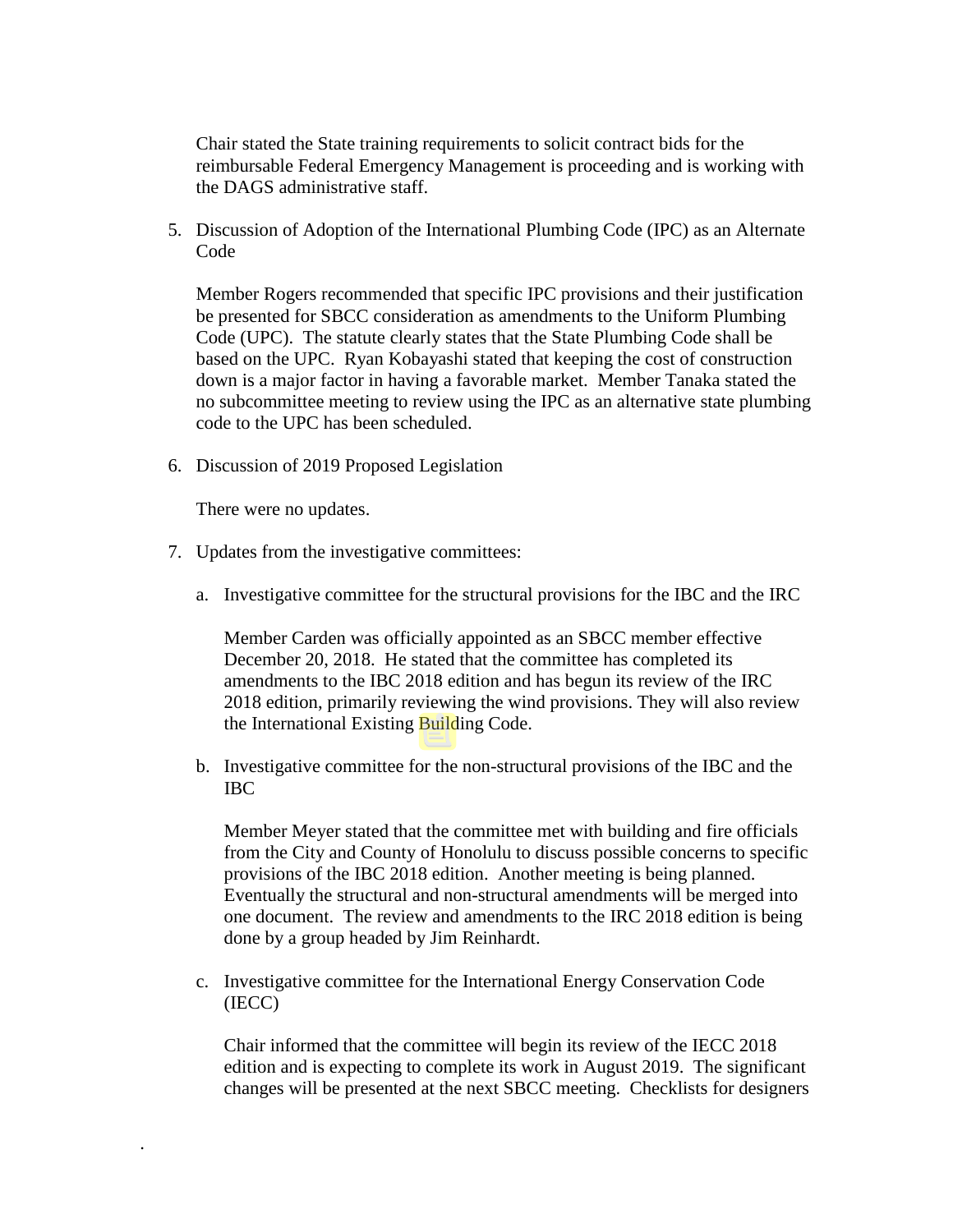and plans examiners are available on the Department of Business, Economic Development and Tourism website.

d. Investigative committee for the Uniform Plumbing Code

There was no update.

e. Investigative committee for the Green Code

John Friedel stated that Honolulu plans to add green code provisions as amendments to IBC.

f. Investigative committee for the Mechanical Code

There was no update.

.

g. Investigative committee for the State Fire Code

The committee will be meeting next week to finalize amendments to the National Fire Protection Association Fire Code 2018 edition.

h. Investigative committee for the energy efficiency code coordination

Sehun Nakama informed that the committee will meet on May 28, 2019, and the agenda is pending.

i. Investigative committee for the State Elevator Code

The American National Standards Institute develops the standard for the Safety Code for Elevators and Escalators, which is the ASME A17.1-2016. Julius Dacanay stated that he is working with county plumbing and fire code officials on boiler and pressure vessels. Some requirements fall under the state and some under the counties. The American Society of Mechanical Engineers (ASME) developed the Boiler and Pressure Vessel Code (BPVC) that regulates the design and construction of boilers and pressure vessels greater than 120 gallons for hot water above 200,000 BTU's. His division is merging Occupational Safety and Health Administration requirements with the BPVC. Members decided to form an investigative committee for the BPVC that will include installation and maintenance requirements for Liquefied Petroleum Gas.

j. Investigative committee for the International Existing Building Code and the Swimming Pool Code

The committee met on March 22, and April 4, 2019, and is reviewing the 2018 Uniform Swimming Pool, Spa, and Hot Tub Code.